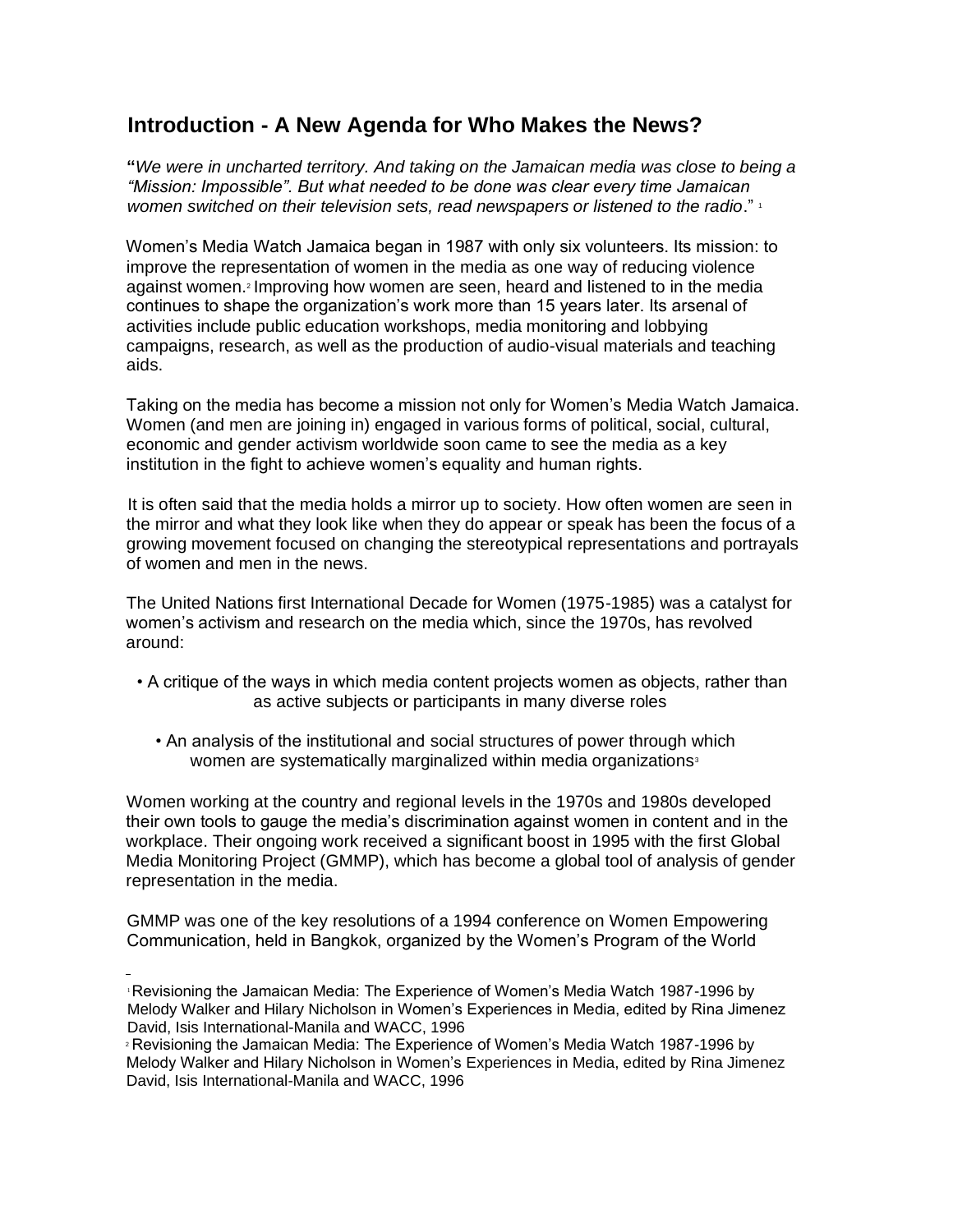<sup>3</sup> Gender Setting, New Agendas for Media Monitoring and Advocacy, Margaret Gallagher, ZED Books and WACC London, publishers, 2001

Association for Christian Communication (WACC) in cooperation with Isis International and the International Women's Tribune Center (IWTC).

GMMP 1995 (which took place in 71 countries on January 18, 1995) and GMMP 2000 (which took place in 70 countries on February 1, 2000) have become important tools for gender media activists. The findings of both have been used to show the media the problems with the representations and portrayals of women and men in the news and to stimulate discussions on how these might be addressed.

### **Why this toolkit?**

Working to bring about change in the media does not have to be a "mission impossible" as Women's Media Watch in Jamaica, as well as other groups, have learned. Approaching media owners, publishers, editors, advertisers, journalists, among others, with findings which reflect the mirror back onto the media itself, can open the door to change.

GMMP is an effective tool for gender activists to use in their work to change the media. For example, lobbying with the GMMP 2000 findings led to the Jamaican Broadcasting Commission developing its own guidelines for gender sensitive reporting. And in Malta, the Gender Advisory Committee of the Broadcasting Authority uses the GMMP2000 in its training program for media professionals.

The third Global Media Monitoring Project took place on 16<sup>th</sup> February 2005. Seventy-six countries took part. GMMP 2005 provides a unique opportunity to bring together the experiences of gender activism targeted at the media into a toolkit that seeks to build on these successes, among others. This toolkit seeks to de-mystify the media and gender and media advocacy by illustrating through concrete steps, case studies, pointers, tips and information, that we can all take action to change gender representation and portrayal in and through the media. From writing a letter to the editor to planning and implementing a year-long campaign focused on changing how the media portrays gender violence for example, there are many ways to engage the media in the ultimate journey of achieving gender equality.

### **Who is it for?**

This toolkit is targeted primarily at:

- Organizations and individuals who participated in GMMP 2005
- Gender focused groups and media organizations (such as media councils, editors' forums, journalists' unions, media women's associations, among others) working with (or who wishing to begin working) with the media on gender and media issues

4